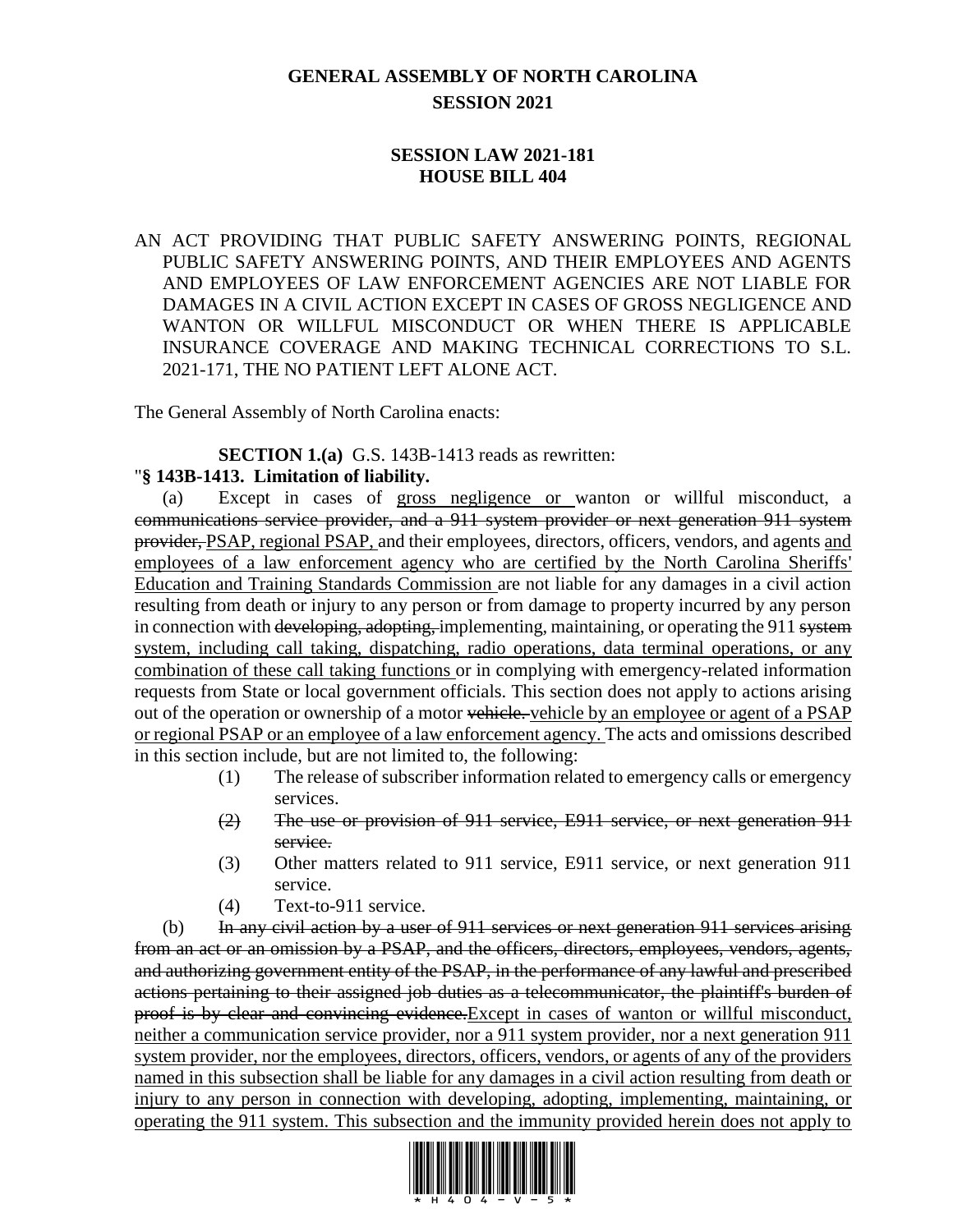actions arising out of the operation or ownership of a motor vehicle by an employee, director, officer, vendor, or agent of a communications service provider, 911 system provider, or next generation 911 system provider.

(c) The limitation of liability described in subsection (a) of this section is waived to the extent a liability insurance policy provides coverage applicable to claims made against any of the following:

- (1) A PSAP.
- (2) A regional PSAP.
- (3) The employees, directors, or officers of a PSAP or regional PSAP.
- (4) The vendors or agents of a PSAP or regional PSAP, not including communications service providers, 911 system providers, or next generation 911 system providers.
- (5) The employees of a law enforcement agency who are certified by the North Carolina Sheriffs' Education and Training Standards Commission.

(d) Nothing in subsection (a) of this section shall be construed to serve as a bar to coverage under any applicable liability insurance policy to the entities referenced in subsection (c)."

**SECTION 1.(b)** This section is effective when it becomes law and applies to causes of action filed on or after that date.

**SECTION 2.(a)** G.S. 131E-79.3, as enacted by S.L. 2021-171, reads as rewritten: "**§ 131E-79.3. Hospital patient visitation, civil penalty.**

(a) Each hospital licensed under this Chapter Article shall permit patients to receive visitors to the fullest extent permitted under any applicable rules, regulations, or guidelines adopted by either the Centers for Medicare and Medicaid Services or the Centers for Disease Control and Prevention or any federal law.

…

(e) Each Subject to, and to the fullest extent permitted by, any rules, regulations, or guidelines adopted by either the Centers for Medicare and Medicaid Services or the Centers for Disease Control and Prevention or any federal law, each hospital shall allow compassionate care visits. A hospital may require compassionate care visitors to submit to health screenings necessary to prevent the spread of infectious diseases, and, notwithstanding anything to the contrary in this section, a hospital may restrict a compassionate care visitor who does not pass a health screening requirement or who has tested positive for an infectious disease. A hospital may require compassionate care visitors to adhere to infection control procedures, including wearing personal protective equipment. Compassionate care situations that require visits include, but are not limited to, the following:

- (1) End-of-life situations.
- (2) A patient who was living with his or her family before recently being admitted to the facility is struggling with the change in environment and lack of physical family support.
- (3) A patient who is grieving after a friend or family member recently passed away.
- (4) A patient who needs cueing and encouragement with eating or drinking, previously provided by family or caregivers, is experiencing weight loss or dehydration.
- (5) A patient, who used to talk and interact with others, is experiencing emotional distress, seldom speaking, or crying more frequently when the patient had rarely cried in the past.

…."

**SECTION 2.(b)** G.S. 131E-112.5(e), as enacted by S.L. 2021-171, reads as rewritten: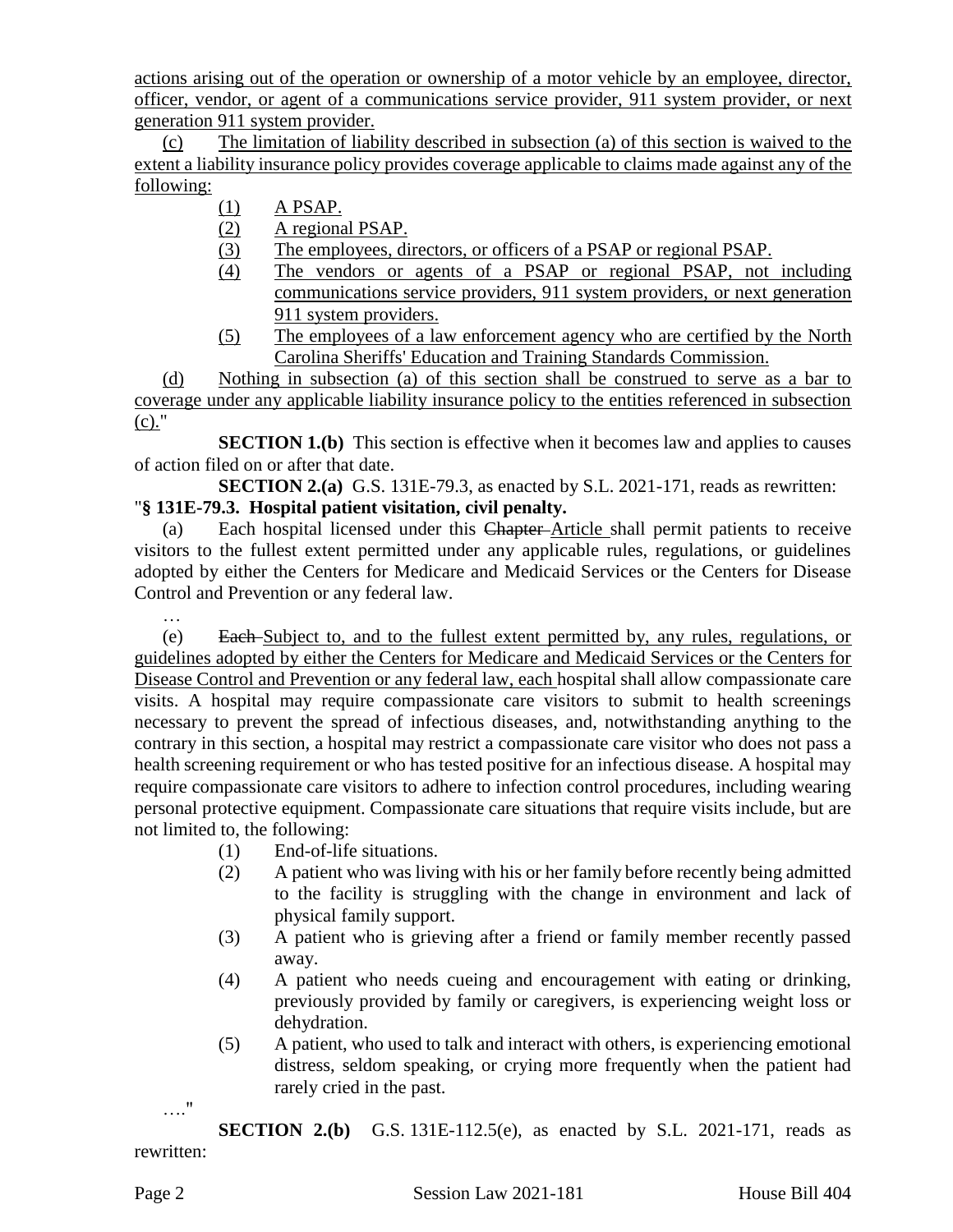"(e) Each Subject to, and to the fullest extent permitted by, any rules, regulations, or guidelines adopted by either the Centers for Medicare and Medicaid Services or the Centers for Disease Control and Prevention or any federal law, each nursing or combination home shall allow compassionate care visits. A nursing or combination home may require compassionate care visitors to submit to health screenings necessary to prevent the spread of infectious diseases, and, notwithstanding anything to the contrary in this section, a nursing or combination home may restrict a compassionate care visitor who does not pass a health screening requirement or who has tested positive for an infectious disease. A nursing or combination home may require compassionate care visitors to adhere to infection control procedures, including wearing personal protective equipment. Compassionate care situations that require visits include, but are not limited to, the following:

- (1) End-of-life situations.
- (2) A resident who was living with his or her family before recently being admitted to the facility is struggling with the change in environment and lack of physical family support.
- (3) A resident who is grieving after a friend or family member recently passed away.
- (4) A resident who needs cueing and encouragement with eating or drinking, previously provided by family or caregivers, is experiencing weight loss or dehydration.
- (5) A resident, who used to talk and interact with others, is experiencing emotional distress, seldom speaking, or crying more frequently when the resident had rarely cried in the past."

**SECTION 2.(c)** G.S. 131E-207.5(e), as enacted by S.L. 2021-171, reads as rewritten:

"(e) Each Subject to, and to the fullest extent permitted by, any rules, regulations, or guidelines adopted by either the Centers for Medicare and Medicaid Services or the Centers for Disease Control and Prevention or any federal law, each hospice care facility shall allow compassionate care visits. A hospice care facility may require compassionate care visitors to submit to health screenings necessary to prevent the spread of infectious diseases, and, notwithstanding anything to the contrary in this section, a hospice care facility may restrict a compassionate care visitor who does not pass a health screening requirement or who has tested positive for an infectious disease. A hospice care facility may require compassionate care visitors to adhere to infection control procedures, including wearing personal protective equipment. Compassionate care situations that require visits include, but are not limited to, the following:

- (1) End-of-life situations.
- (2) A patient who was living with his or her family before recently being admitted to the facility is struggling with the change in environment and lack of physical family support.
- (3) A patient who is grieving after a friend or family member recently passed away.
- (4) A patient who needs cueing and encouragement with eating or drinking, previously provided by family or caregivers, is experiencing weight loss or dehydration.
- (5) A patient, who used to talk and interact with others, is experiencing emotional distress, seldom speaking, or crying more frequently when the patient had rarely cried in the past."

**SECTION 2.(d)** G.S. 131D-7.5(c), as enacted by S.L. 2021-171, reads as rewritten: "(c) Notwithstanding the provisions of subsection (b) of this section, in the event that circumstances require the complete closure of a facility to visitors, the facility shall use its best efforts to develop alternate visitation protocols that would allow visitation to the greatest extent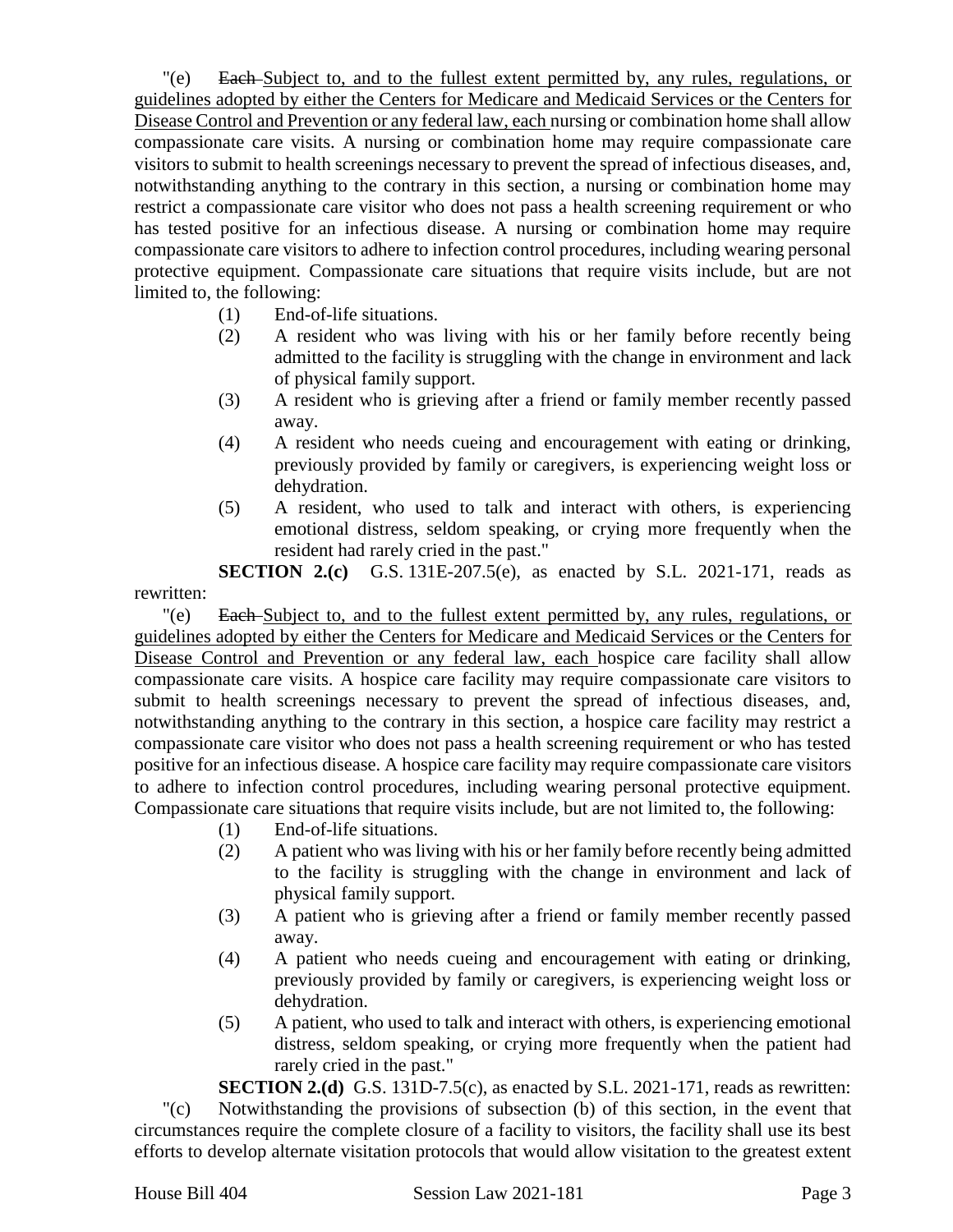safely possible. If those alternate protocols are found by the Department, the local health departments, or any other government public health agency to violate any rule, regulation, guidance, or federal law relating to a resident's visitation rights, the Department may impose a civil penalty in an amount not less than five hundred dollars (\$500.00) for each instance on each day the hospice-facility was found to have a violation. This civil penalty shall be in addition to any licensure action, fine, or civil penalty that the Department may impose pursuant to this Chapter."

**SECTION 2.(e)** G.S. 131D-7.5(e), as enacted by S.L. 2021-171, reads as rewritten: "(e) Each Subject to, and to the fullest extent permitted by, any rules, regulations, or guidelines adopted by either the Centers for Medicare and Medicaid Services or the Centers for Disease Control and Prevention or any federal law, each facility shall allow compassionate care visits. The facility may require compassionate care visitors to submit to health screenings necessary to prevent the spread of infectious diseases, and, notwithstanding anything to the contrary in this section, the facility may restrict a compassionate care visitor who does not pass a health screening requirement or who has tested positive for an infectious disease. The facility may require compassionate care visitors to adhere to infection control procedures, including wearing personal protective equipment. Compassionate care situations that require visits include, but are not limited to, the following:

- (1) End-of-life situations.
- (2) A resident who was living with his or her family before recently being admitted to the facility is struggling with the change in environment and lack of physical family support.
- (3) A resident who is grieving after a friend or family member recently passed away.
- (4) A resident who needs cueing and encouragement with eating or drinking, previously provided by family or caregivers, is experiencing weight loss or dehydration.
- (5) A resident, who used to talk and interact with others, is experiencing emotional distress, seldom speaking, or crying more frequently when the resident had rarely cried in the past."

**SECTION 2.(f)** G.S. 122C-32(e), as enacted by S.L. 2021-171, reads as rewritten:

"(e) Each Subject to, and to the fullest extent permitted by, any rules, regulations, or guidelines adopted by either the Centers for Medicare and Medicaid Services or the Centers for Disease Control and Prevention or any federal law, each facility shall allow compassionate care visits. The facility may require compassionate care visitors to submit to health screenings necessary to prevent the spread of infectious diseases, and, notwithstanding anything to the contrary in this section, the facility may restrict a compassionate care visitor who does not pass a health screening requirement or who has tested positive for an infectious disease. The facility may require compassionate care visitors to adhere to infection control procedures, including wearing personal protective equipment. Compassionate care situations that require visits include, but are not limited to, the following:

- (1) End-of-life situations.
- (2) A resident who was living with his or her family before recently being admitted to the facility is struggling with the change in environment and lack of physical family support.
- (3) A resident who is grieving after a friend or family member recently passed away.
- (4) A resident who needs cueing and encouragement with eating or drinking, previously provided by family or caregivers, is experiencing weight loss or dehydration.